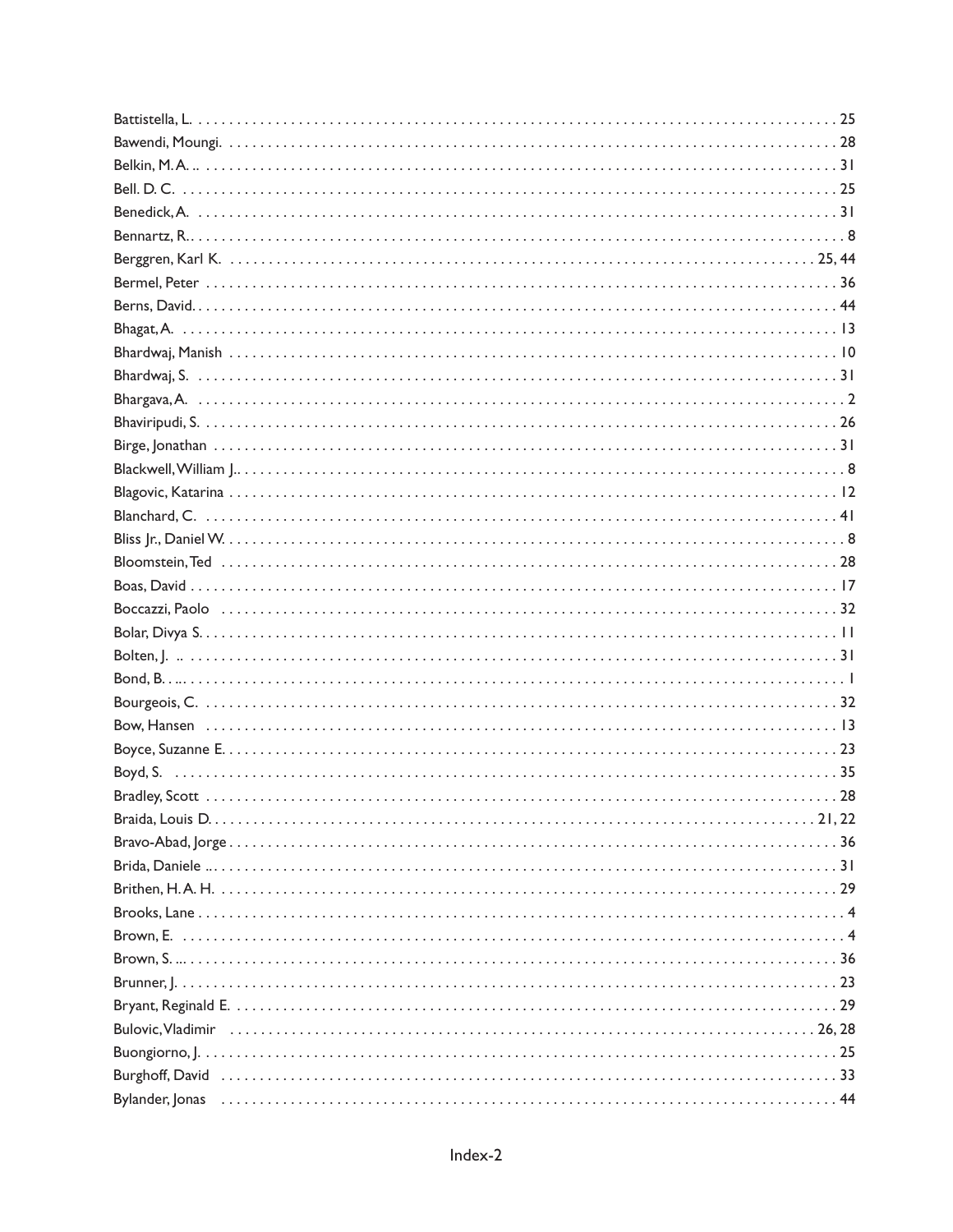| Chandrakasan, A. P. (27) 72. (27) 22. (27) 23. (27) 23. (27) 24. (28) 24. (28) 24. (28) 25. (28) 27. (28) 27. (28) 27. (28) 27. (28) 27. (28) 27. (28) 27. (28) 27. (28) 27. (28) 27. (28) 27. (28) 27. (28) 27. (28) 27. (28) |
|--------------------------------------------------------------------------------------------------------------------------------------------------------------------------------------------------------------------------------|
|                                                                                                                                                                                                                                |
|                                                                                                                                                                                                                                |
|                                                                                                                                                                                                                                |
|                                                                                                                                                                                                                                |
|                                                                                                                                                                                                                                |
|                                                                                                                                                                                                                                |
|                                                                                                                                                                                                                                |
|                                                                                                                                                                                                                                |
|                                                                                                                                                                                                                                |
|                                                                                                                                                                                                                                |
|                                                                                                                                                                                                                                |
|                                                                                                                                                                                                                                |
|                                                                                                                                                                                                                                |
|                                                                                                                                                                                                                                |
|                                                                                                                                                                                                                                |
|                                                                                                                                                                                                                                |
|                                                                                                                                                                                                                                |
|                                                                                                                                                                                                                                |
|                                                                                                                                                                                                                                |
|                                                                                                                                                                                                                                |
|                                                                                                                                                                                                                                |
|                                                                                                                                                                                                                                |
|                                                                                                                                                                                                                                |
|                                                                                                                                                                                                                                |
|                                                                                                                                                                                                                                |
|                                                                                                                                                                                                                                |
|                                                                                                                                                                                                                                |
|                                                                                                                                                                                                                                |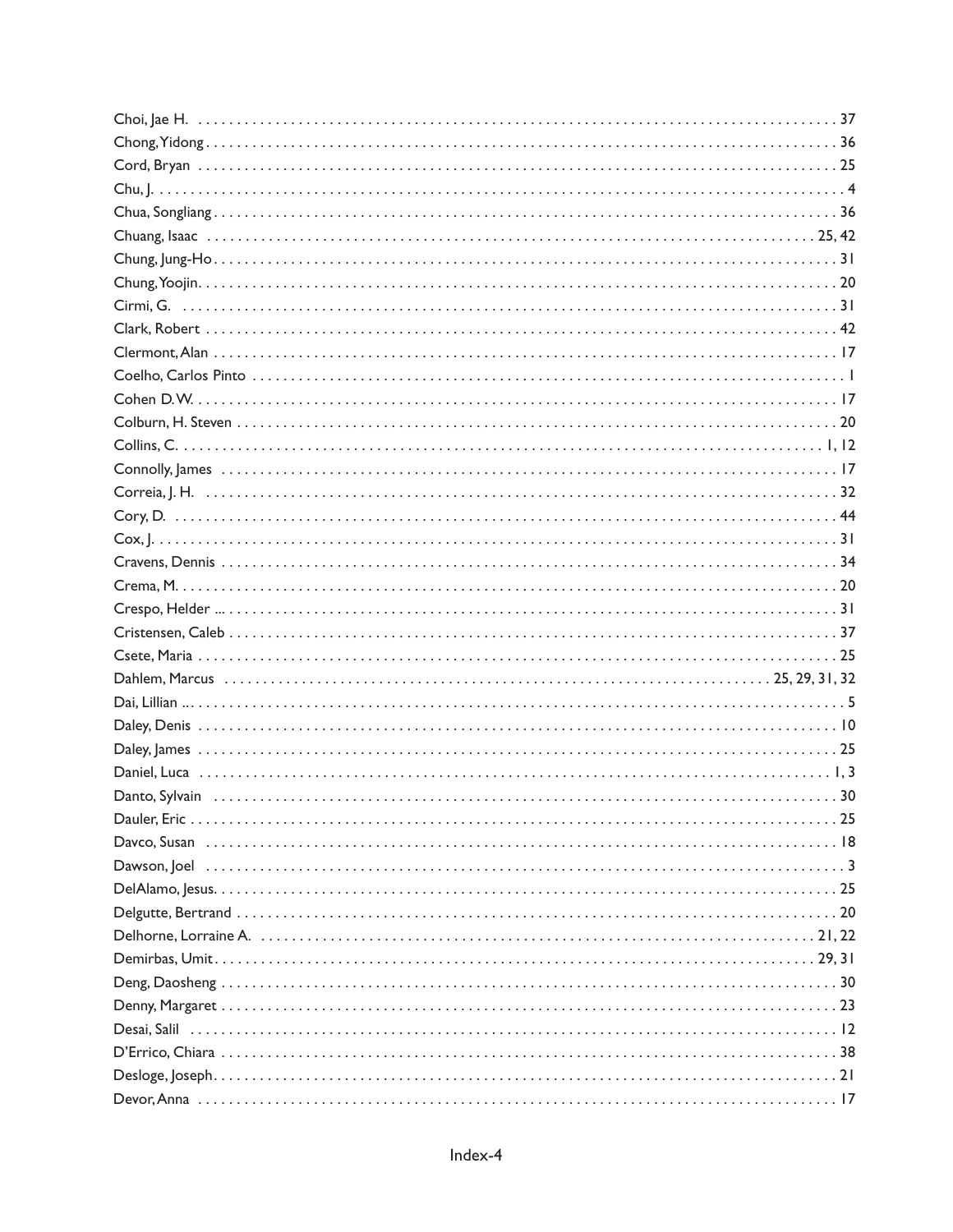| Eddington, Donald K. (a) and a control of the control of the control of the control of the control of the control of the control of the control of the control of the control of the control of the control of the control of |  |
|-------------------------------------------------------------------------------------------------------------------------------------------------------------------------------------------------------------------------------|--|
|                                                                                                                                                                                                                               |  |
|                                                                                                                                                                                                                               |  |
|                                                                                                                                                                                                                               |  |
|                                                                                                                                                                                                                               |  |
|                                                                                                                                                                                                                               |  |
|                                                                                                                                                                                                                               |  |
|                                                                                                                                                                                                                               |  |
|                                                                                                                                                                                                                               |  |
|                                                                                                                                                                                                                               |  |
|                                                                                                                                                                                                                               |  |
|                                                                                                                                                                                                                               |  |
|                                                                                                                                                                                                                               |  |
|                                                                                                                                                                                                                               |  |
|                                                                                                                                                                                                                               |  |
|                                                                                                                                                                                                                               |  |
|                                                                                                                                                                                                                               |  |
|                                                                                                                                                                                                                               |  |
|                                                                                                                                                                                                                               |  |
|                                                                                                                                                                                                                               |  |
|                                                                                                                                                                                                                               |  |
|                                                                                                                                                                                                                               |  |
|                                                                                                                                                                                                                               |  |
|                                                                                                                                                                                                                               |  |
|                                                                                                                                                                                                                               |  |
|                                                                                                                                                                                                                               |  |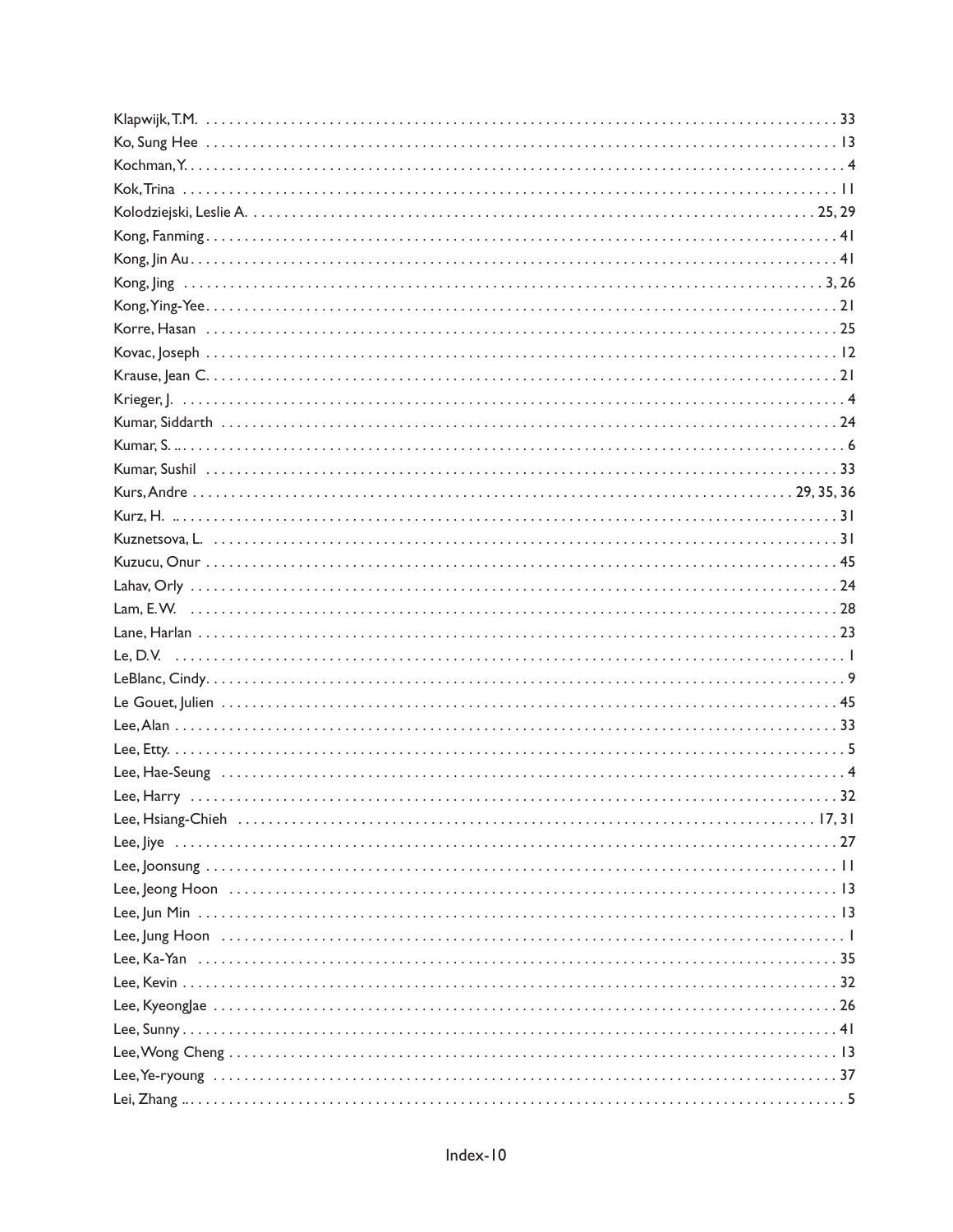| $MacGarty, T.                    5$ |
|-------------------------------------|
|                                     |
|                                     |
|                                     |
|                                     |
|                                     |
|                                     |
|                                     |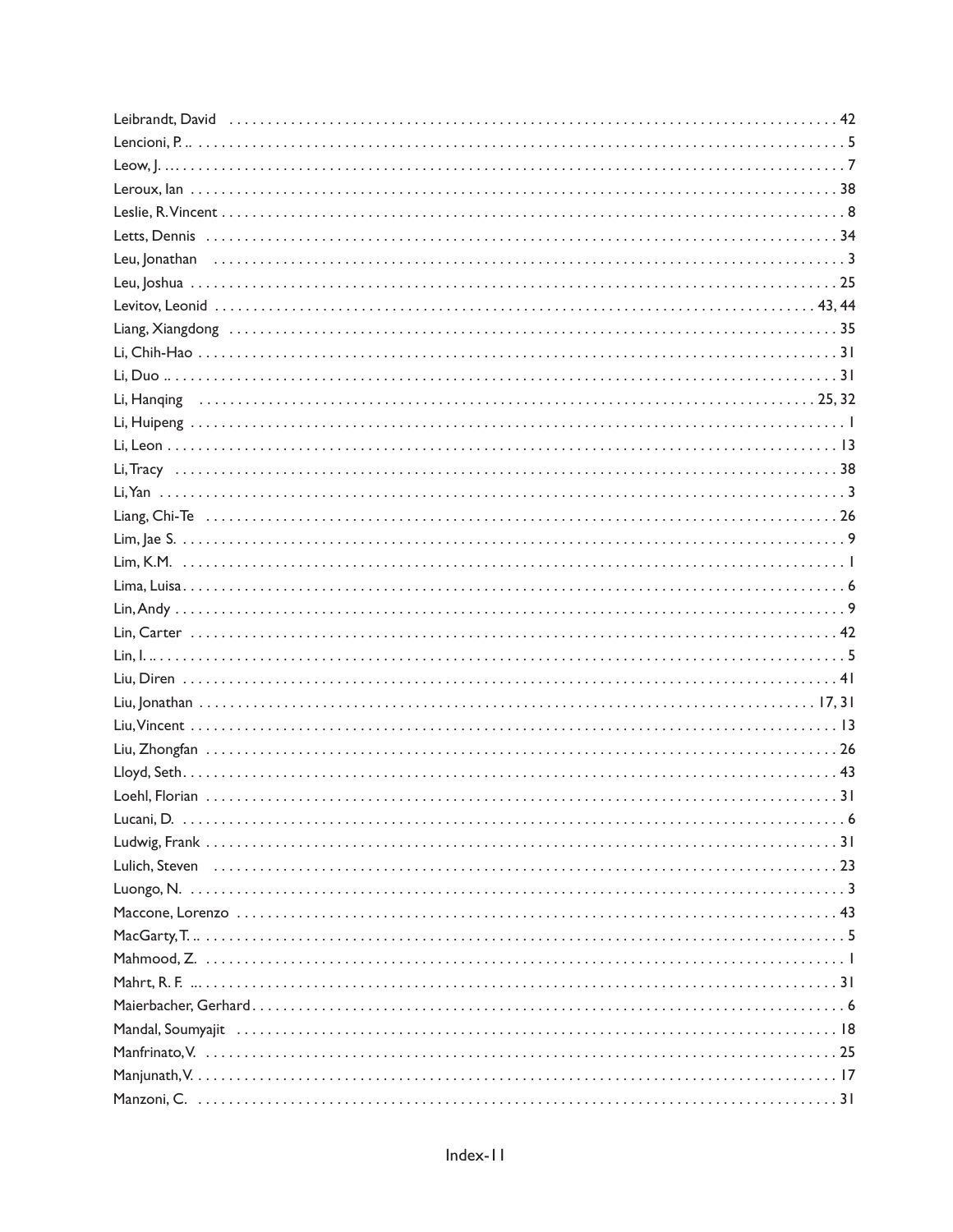| McGowan, Richard (accordination) 23 and 20 and 20 and 20 and 20 and 20 and 20 and 20 and 20 and 20 and 20 and 20 and 20 and 20 and 20 and 20 and 20 and 20 and 20 and 20 and 20 and 20 and 20 and 20 and 20 and 20 and 20 and |
|-------------------------------------------------------------------------------------------------------------------------------------------------------------------------------------------------------------------------------|
|                                                                                                                                                                                                                               |
|                                                                                                                                                                                                                               |
|                                                                                                                                                                                                                               |
|                                                                                                                                                                                                                               |
|                                                                                                                                                                                                                               |
|                                                                                                                                                                                                                               |
|                                                                                                                                                                                                                               |
|                                                                                                                                                                                                                               |
|                                                                                                                                                                                                                               |
|                                                                                                                                                                                                                               |
|                                                                                                                                                                                                                               |
|                                                                                                                                                                                                                               |
|                                                                                                                                                                                                                               |
|                                                                                                                                                                                                                               |
|                                                                                                                                                                                                                               |
|                                                                                                                                                                                                                               |
|                                                                                                                                                                                                                               |
|                                                                                                                                                                                                                               |
|                                                                                                                                                                                                                               |
|                                                                                                                                                                                                                               |
|                                                                                                                                                                                                                               |
|                                                                                                                                                                                                                               |
|                                                                                                                                                                                                                               |
|                                                                                                                                                                                                                               |
|                                                                                                                                                                                                                               |
|                                                                                                                                                                                                                               |
|                                                                                                                                                                                                                               |
|                                                                                                                                                                                                                               |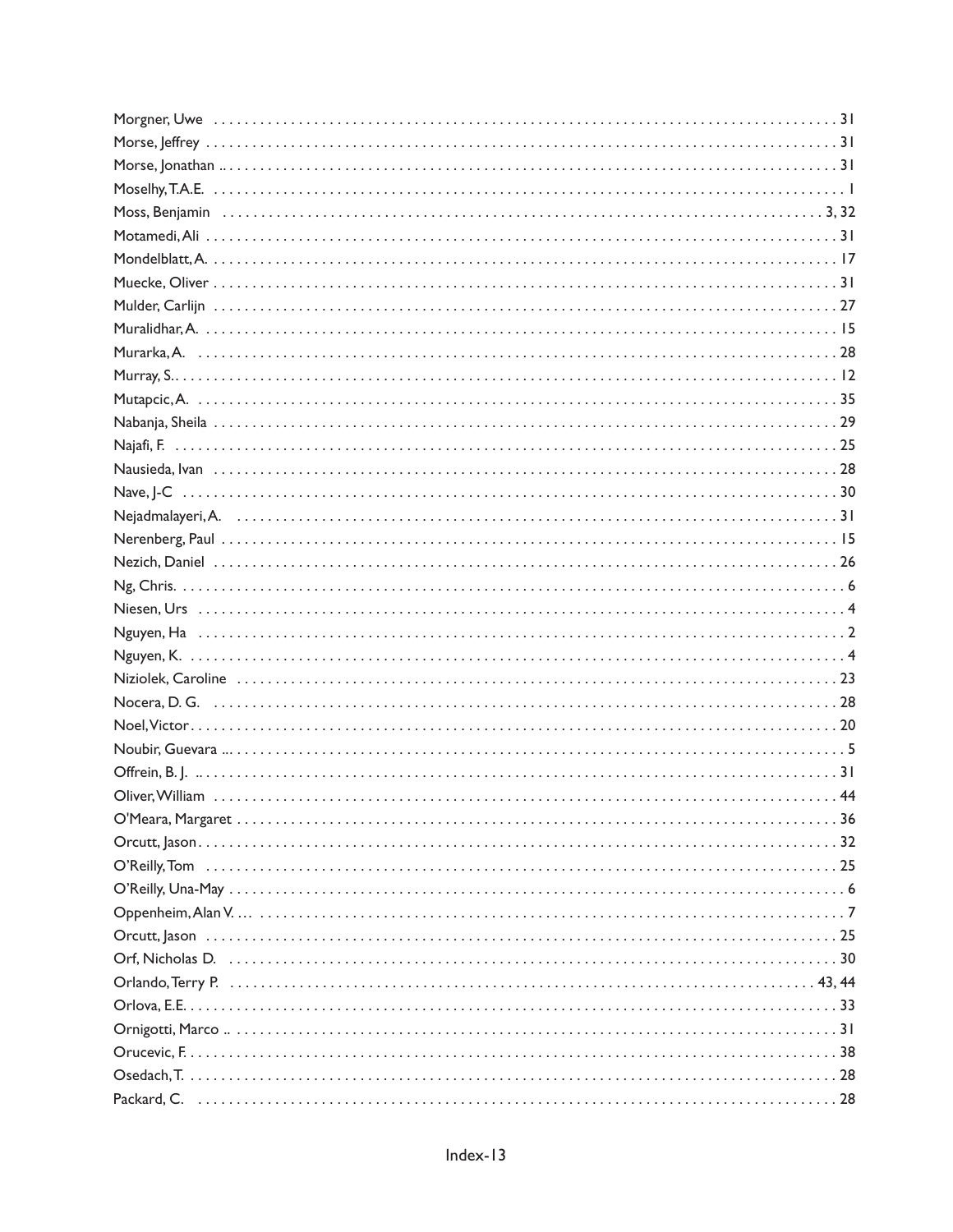| Preisig, $ $ |  |
|--------------|--|
|              |  |
|              |  |
|              |  |
|              |  |
|              |  |
|              |  |
|              |  |
|              |  |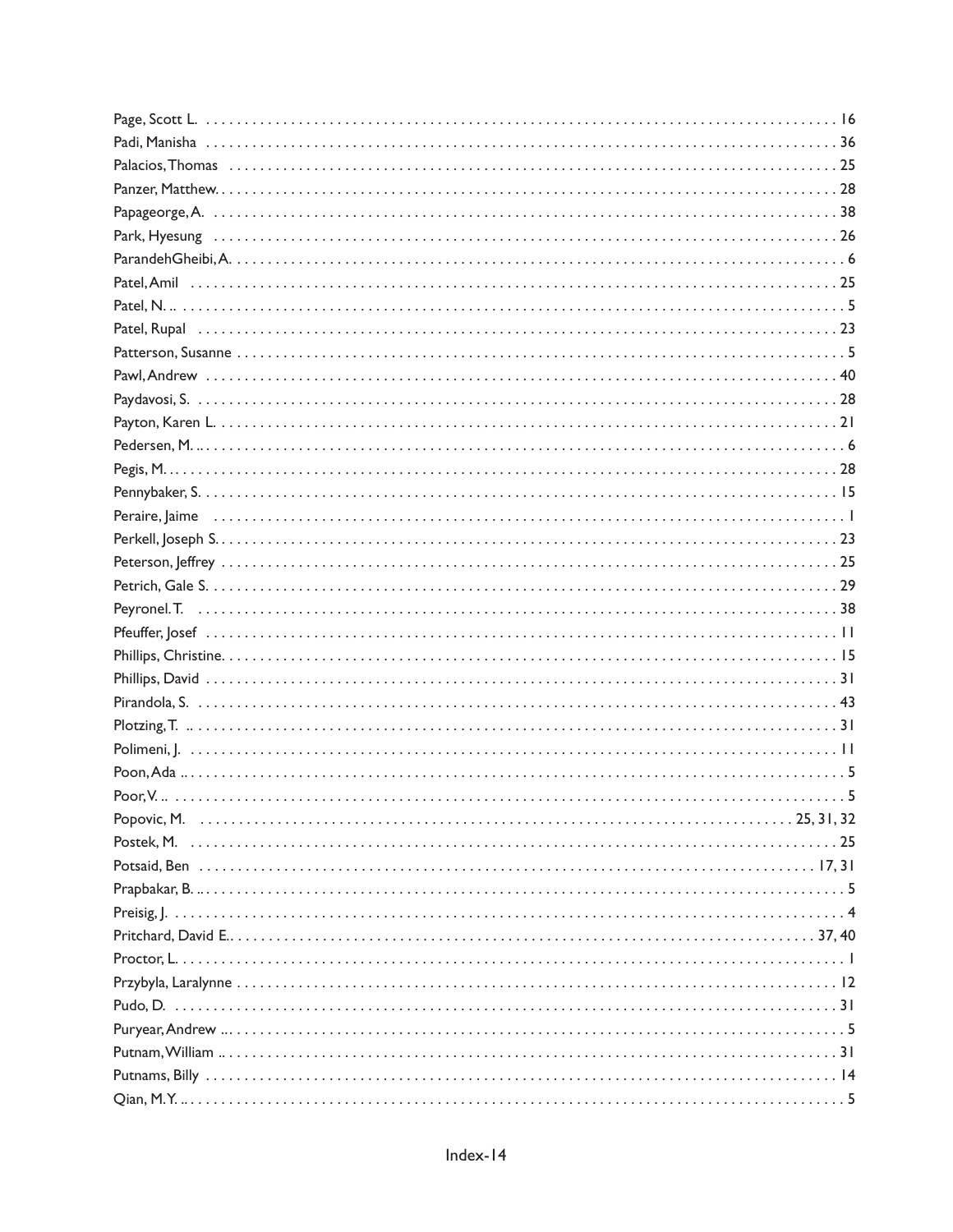| Rakich, Peter (al. 1903) 30, 36 |  |
|---------------------------------|--|
|                                 |  |
|                                 |  |
|                                 |  |
|                                 |  |
|                                 |  |
|                                 |  |
|                                 |  |
|                                 |  |
|                                 |  |
|                                 |  |
|                                 |  |
|                                 |  |
|                                 |  |
|                                 |  |
|                                 |  |
|                                 |  |
|                                 |  |
|                                 |  |
|                                 |  |
|                                 |  |
|                                 |  |
|                                 |  |
|                                 |  |
|                                 |  |
|                                 |  |
|                                 |  |
|                                 |  |
|                                 |  |
|                                 |  |
|                                 |  |
|                                 |  |
|                                 |  |
|                                 |  |
|                                 |  |
|                                 |  |
|                                 |  |
|                                 |  |
|                                 |  |
|                                 |  |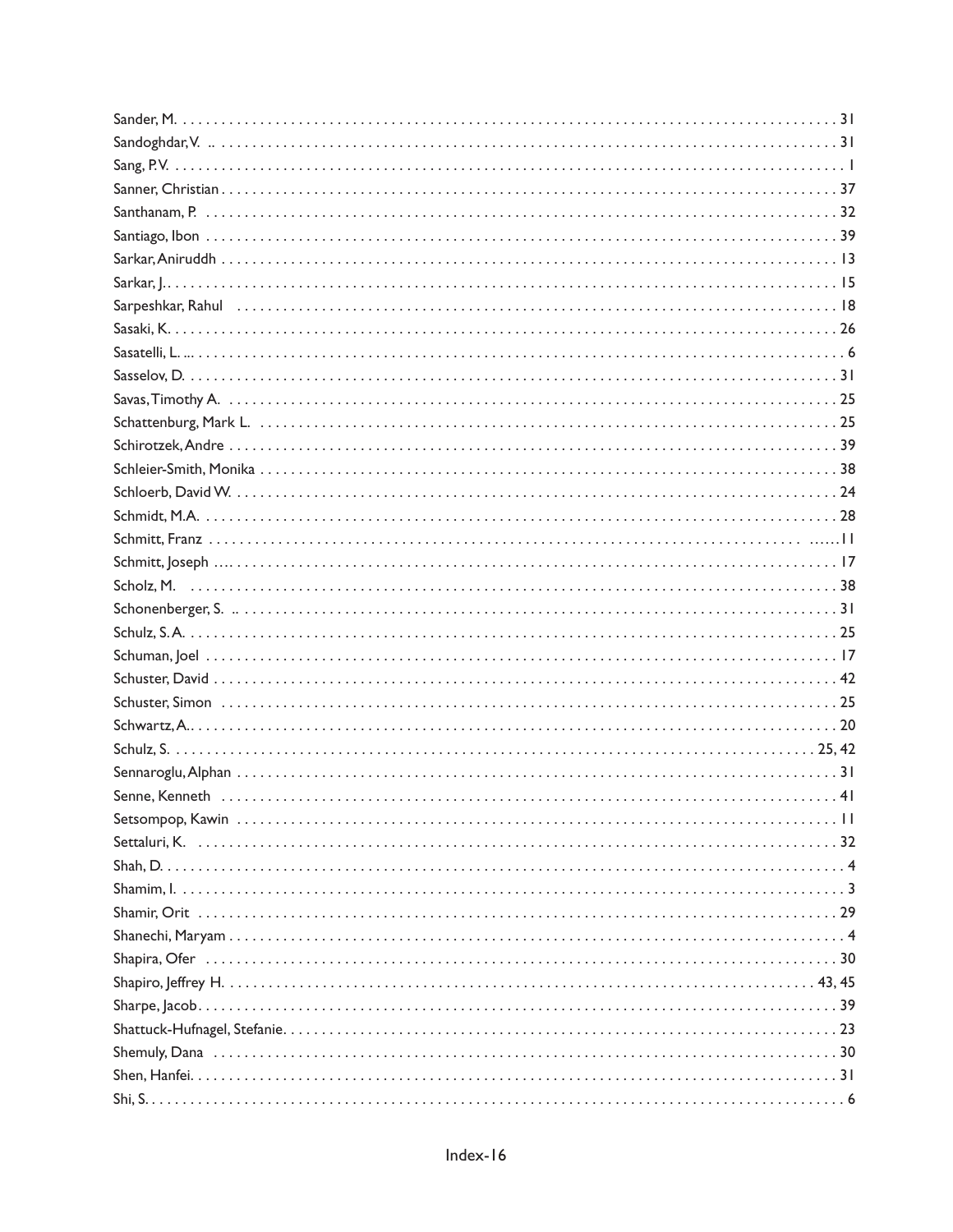| $\mathsf{Song},\mathsf{Yong-Ak}$ |  |
|----------------------------------|--|
|                                  |  |
|                                  |  |
|                                  |  |
|                                  |  |
|                                  |  |
|                                  |  |
|                                  |  |
|                                  |  |
|                                  |  |
|                                  |  |
|                                  |  |
|                                  |  |
|                                  |  |
|                                  |  |
|                                  |  |
|                                  |  |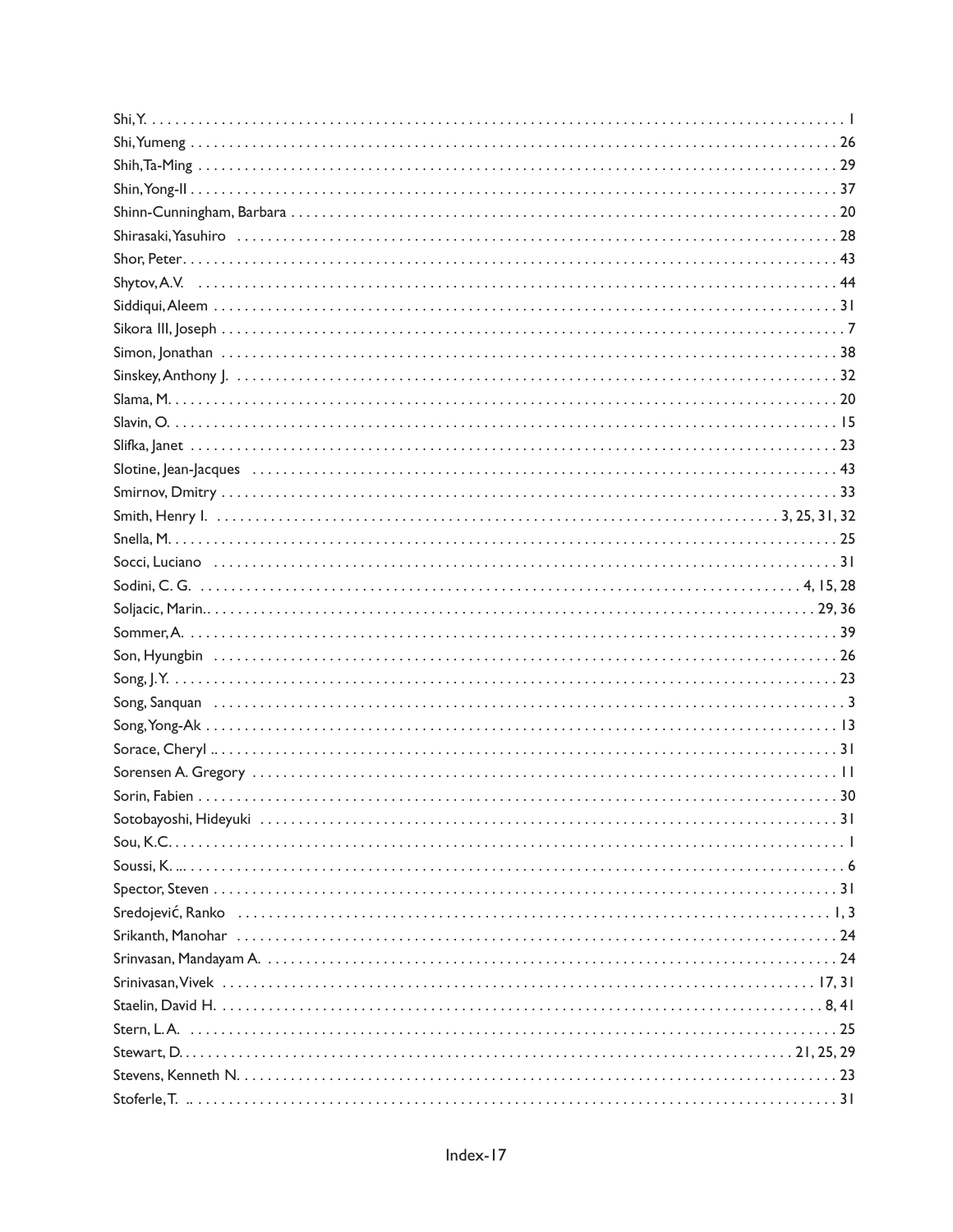| Tavilla, R. (2001). (2014). Tavilla, R. (2014). (2014). (2014). Tavilla, R. (2014). (2014). (2014). (2014). (20 |  |
|-----------------------------------------------------------------------------------------------------------------|--|
|                                                                                                                 |  |
|                                                                                                                 |  |
|                                                                                                                 |  |
|                                                                                                                 |  |
|                                                                                                                 |  |
|                                                                                                                 |  |
|                                                                                                                 |  |
|                                                                                                                 |  |
|                                                                                                                 |  |
|                                                                                                                 |  |
|                                                                                                                 |  |
|                                                                                                                 |  |
|                                                                                                                 |  |
|                                                                                                                 |  |
|                                                                                                                 |  |
|                                                                                                                 |  |
|                                                                                                                 |  |
|                                                                                                                 |  |
|                                                                                                                 |  |